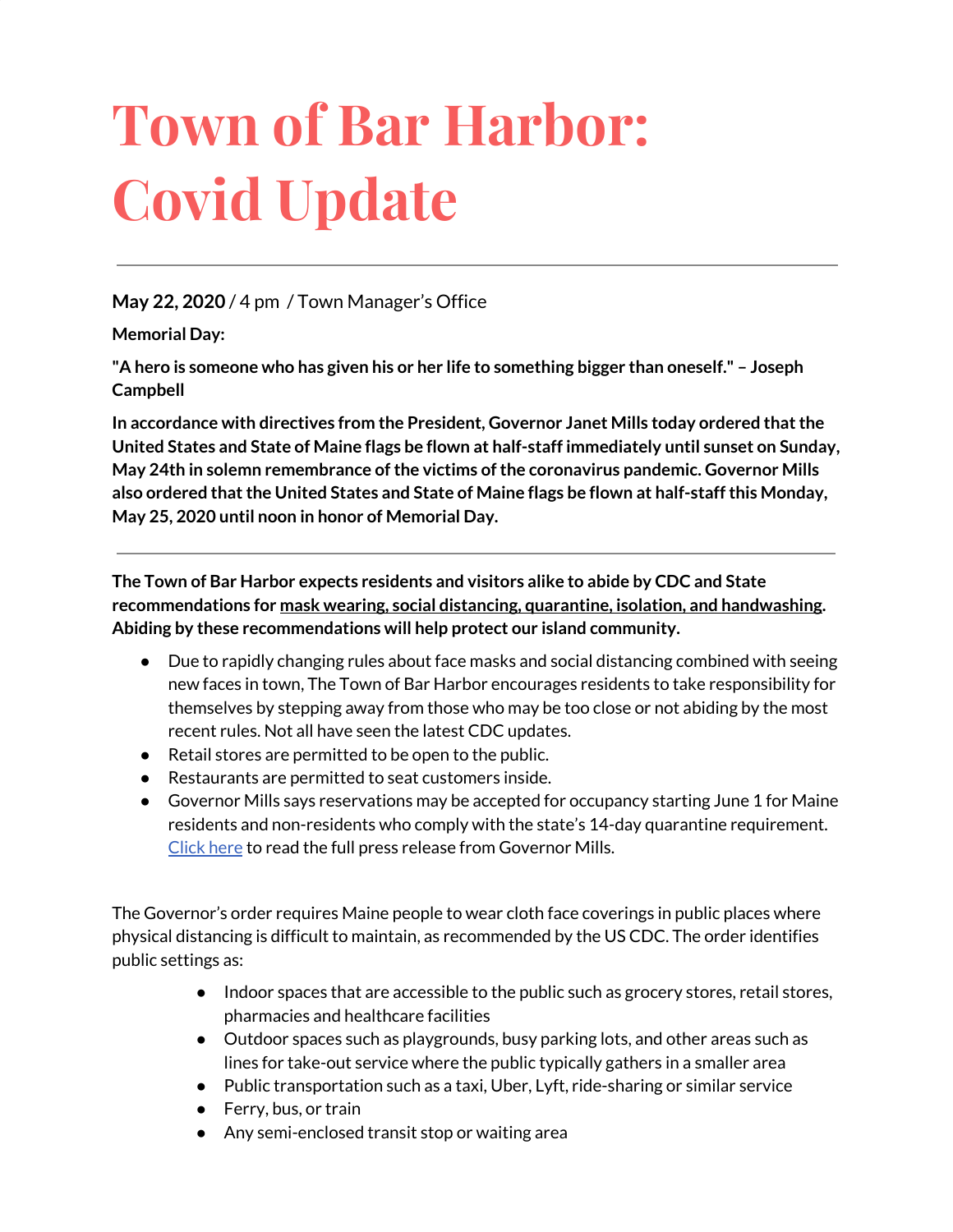● Under the order, cloth face coverings are not required for children under age 2, a child in a child care setting, or for anyone who has trouble breathing or related medical conditions, or who is otherwise unable to remove the mask without assistance.

Maine Requires all visitors and returning residents to quarantine for 14 days.

**What does [quarantine](https://www.maine.gov/dhhs/mecdc/infectious-disease/epi/airborne/coronavirus.shtml#faq) mean? Please click this link to see the answer to this question and many [Maine](https://www.maine.gov/dhhs/mecdc/infectious-disease/epi/airborne/coronavirus.shtml#faq) FAQ's**

# **Covid Transmission Update**

- **● MDI Hospital confirmed thatthey have had five (5) positive tests to date.**
- **● As oftoday 5/22/20, Maine CDC has confirmed eleven (11) positive cases in Hancock County.**
- **● There is one (1) positive case at Birch Bay Village in Bar Harbor.**
	- **○ Click Here for Birch Bay Press [Release](https://www.birchbayvillage.us/category/coronavirus/)**

Maine Center for [Disease](https://www.maine.gov/dhhs/mecdc/infectious-disease/epi/airborne/coronavirus.shtml) Control

# **Public Safety & Municipal News**

- **● The next Town Council meeting will be June 2, 2020, 4:00 PM. Streaming live on Spectrum Channel 1303 or on [Townhallstreams.com](http://townhallstreams.com/)**
- **● Comfort Stations (bathrooms) on Newport Drive and atthe Town Pier are now open.**
- **● Municipal Offices are now open to the public. Please wear a mask and practice social distancing to reduce exposure and risk to staff.**
- The Municipal Offices will be closed for Memorial Day on 5/25.
- Parking meters are being installed and will go live on June 1st.
- Transfer Station Permit Stickers New residents or residents with new vehicles may obtain a new permit sticker at both the Transfer Station and the Town's Finance Office during normal business hours.
- Compost Compost is currently available at the Public Works facility in Hulls Cove from 8:00 am to 2:45 pm, Monday - Friday.
- Metal Pile Metal pile is now open for metal drop-off at the Public Works facility in Hulls Cove from 7:00 am to 3:30 pm, Monday - Friday.
- Town staff will present proposed changes to vacation rentals (regulatory approaches) at a public information session on Wednesday, May 27 at 6 pm.
- There will be a Public Zoom Forum on 5/28 at 5 pm to discuss Covid 19 as it relates to Bar Harbor.
- THE FINANCE OFFICE IS OPEN M-F 8:30 AM TO 5:00 PM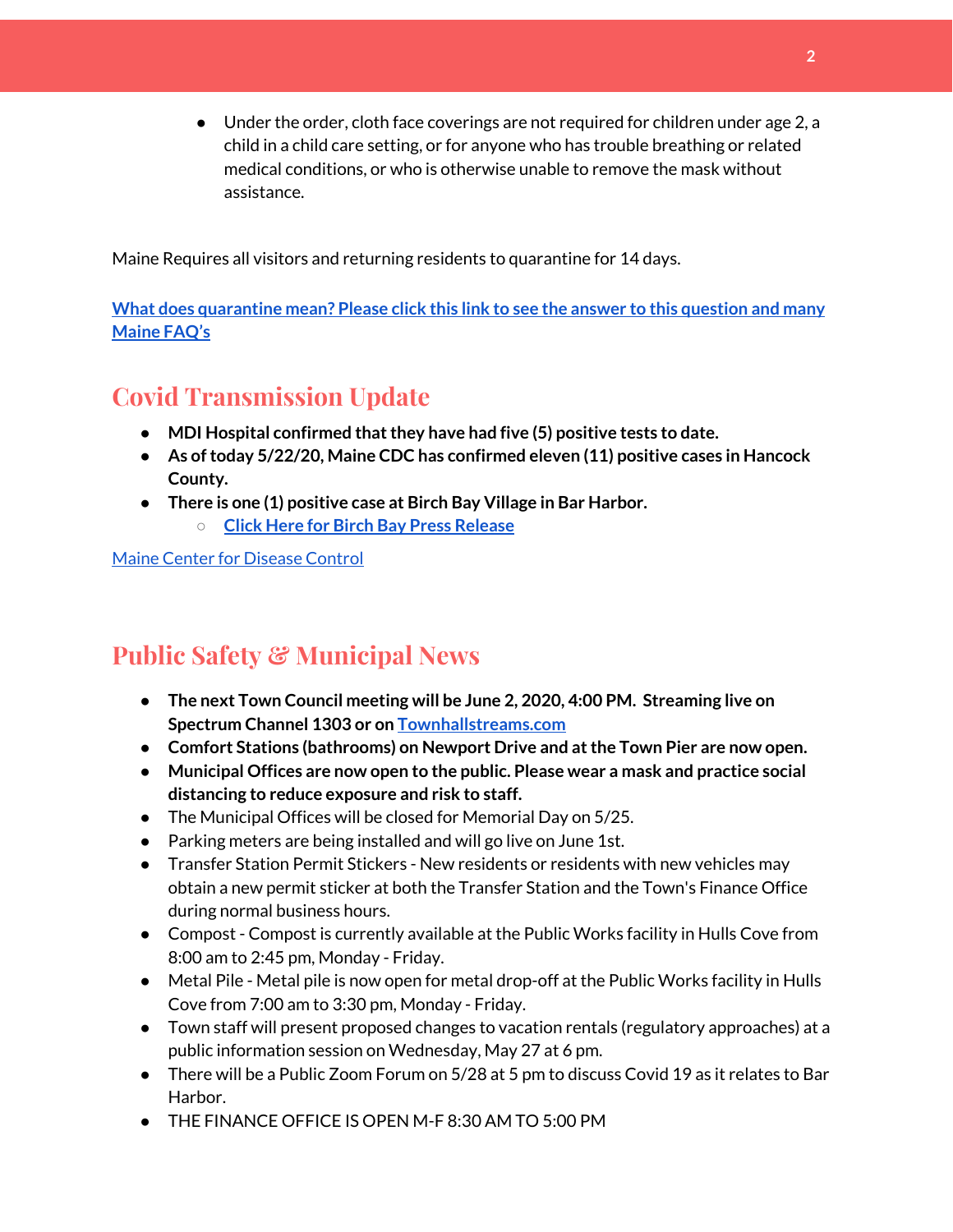- $\circ$  To make your transaction as efficient as possible here is a list of things you need to be prepared. PLEASE NOTE: THE FINANCE OFFICE IS LIMITED TO TWO PEOPLE AT A TIME.
- $\circ$  If you are making a payment and you do not need a receipt, you may leave your payments in the secured hallway drop box. Please do not leave cash.
- DOCUMENTS AND COMPLETED PAPERWORK NEEDED FOR VEHICLE REGISTRATIONS:
- 1. For re-registrations:
	- Last year's registration
	- CURRENT proof of insurance on the vehicle you intend to register.
	- Current mileage
- 2. For new registrations purchased from a MAINE dealer
	- Blue title application
	- Bill of sale showing proof of sales tax paid at the dealer.
	- CURRENT proof of insurance on the vehicle you intend to register.
	- If the vehicle is a lease, you also need to provide the lease agreement.
	- **\*\*NOTE:** The owner must be present to do the first time registration.
- 3. For new registrations purchased from a private seller.
	- Original title signed over to you by the original owner(s).
	- Detailed bill of sale including the vehicle information, purchase price, signature of seller.
	- CURRENT proof of insurance on the vehicle you intend to register.
	- COMPLETED MVT-2 Application for Certificate of Title. (This document is in the hallway for you to fill out ahead of time.)
	- COMPLETED Use Tax Certificate. (This document is in the hallway for you to fill out ahead of time.)
	- \*\*NOTE: The purchaser(s) must be present to do the first time registration.
- 4. For new registrations that were registered previously in your name in another state:
	- Original out of state title in your name(s).
	- The out of state registration in your name(s).
	- CURRENT proof of insurance on the vehicle you intend to register.
	- COMPLETED MVT-2 Application for Certificate of Title. (This document is in the hallway for you to fill out ahead of time.)
	- COMPLETED Use Tax Certificate. (This document is in the hallway for you to fill out ahead of time.)
	- **■** \*\*NOTE: The purchaser(s) must be present to do the first time registration.
- Town of Bar Harbor Town Meeting has been rescheduled for June 30th, and the Election will be held on July 14th.
- BURN PERMITS: Burn permits are not being written by BHFD at this time but residents can get a permit online at <https://www13.informe.org/burnpermit/public/index.html>. If unable to obtain a permit online, it is because the fire department is not allowing burning for the day.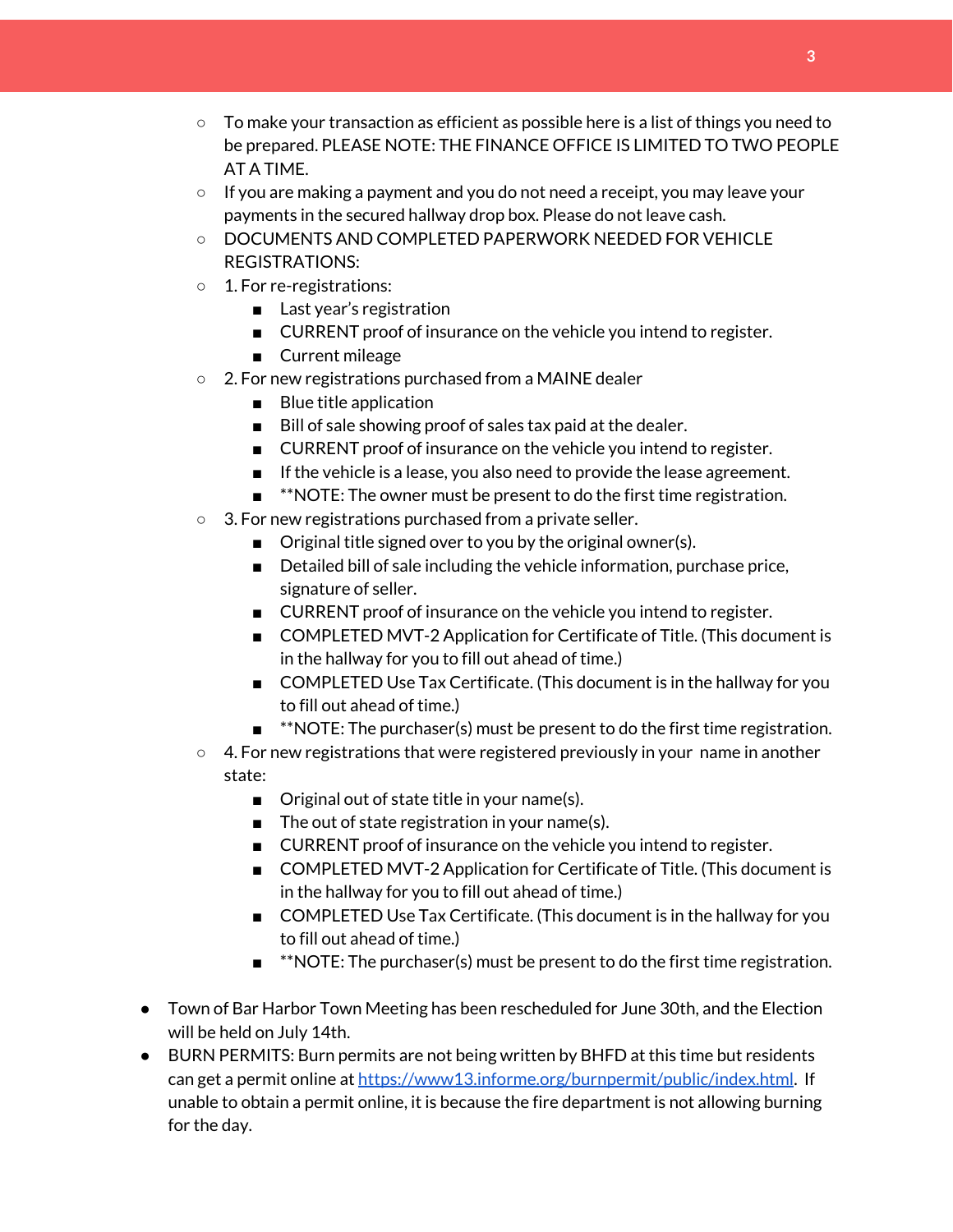- CDC Announces [Modifications](https://www.cdc.gov/media/releases/2020/s0409-modifications-extension-no-sail-ships.html) and Extension of No Sail Order for All Cruise Ships
- Police Department: The Town's Police Department is tasked with enforcing the Governor's **Essential Business [Mandate](https://www.maine.gov/governor/mills/sites/maine.gov.governor.mills/files/inline-files/An%20Order%20Regarding%20Essential%20Businesses%20and%20Operations%20.pdf)** to ensure that all non essential businesses are complying with the order to close. Please call the department 288-3391 for more information.

# **Island Explorer**

Downeast Transportation, in consultation with its partners, has decided to indefinitely postpone Island Explorer bus system service for 2020 due to the COVID-19 pandemic. The Island Explorer is a propane-powered, fare-free transit system that serves Acadia National Park and the surrounding communities. In 2019, the bus system carried more than 648,000 passengers. Service would normally begin June 23rd on Mount Desert Island and Memorial Day weekend on the Schoodic Peninsula, and run through Columbus Day.

# **MDI Hospital**

## **16 Ways to Help Reduce Covid [Anxiety](https://www.mdihospital.org/news/16-ways-to-help-reduce-covid-19-anxiety/)**

#### **[Nutrition](https://www.mdihospital.org/news/16-ways-to-help-reduce-covid-19-anxiety/) during Covid 19**

**MDI Hospital Coronavirus Call Center :**If you are having symptoms or think you may have been exposed to COVID-19, call your primary care provider. If you do not have one, reach out to our Coronavirus Call Center at 207-801-5900. Calling ahead helps our dedicated health care professionals provide the best possible care and protects those in our community who are most vulnerable.

## Remember: **PLEASE CALL AHEAD**

MDI Hospital has suspended visitation. There are several exceptions, please visit this website to learn more.

## MDI [Hospital](https://www.mdihospital.org/covid-19/?fbclid=IwAR2Q31t4a6H1pxDfUeqSzFcmp5UbRlSwe93i58zEkHstfexp5EgoHB5cxGU) Covid Updates

# **Hannaford, Paradis True Value, A&B Naturals**

## **[Hannaford](https://www.hannaford.com/locations/bar-harbor-hannaford-21051)**

## **"As always, a big thank you to all of our customers for their understanding through many changes in how we operate in today's environment!"- Jay Boyce, Manager**

Deli and seafood service cases are now available. They ask customers to be patient as they pilot a system that supports social distancing. Customers should not expect to see our full variety immediately, but it will improve over the coming weeks.

Deli hours are 7am to 7pm.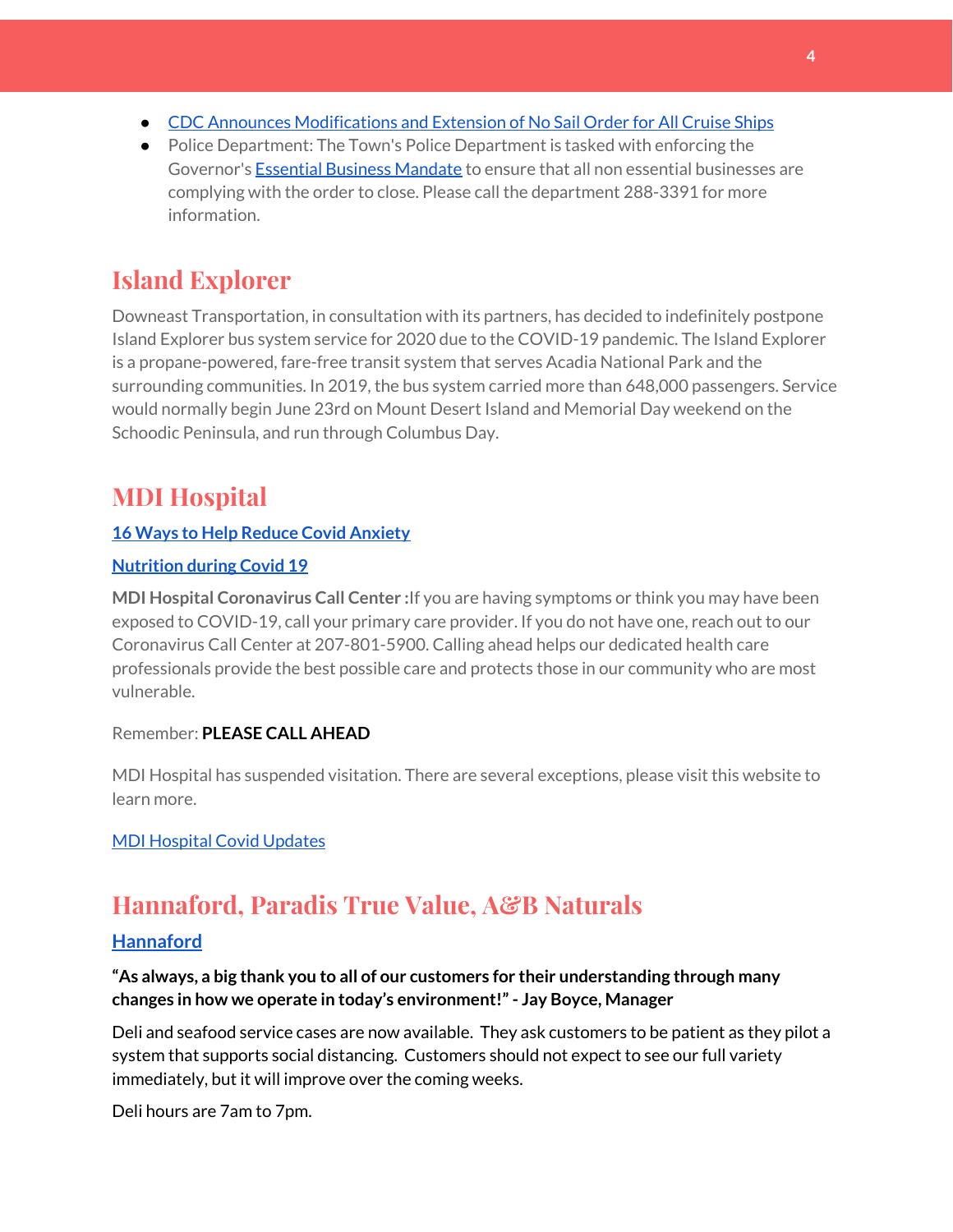#### Seafood hours are 10am to 7pm.

#### Store hours are now 7am - 9pm daily.

Curbside Pickup is now available for prescriptions, please call the pharmacy for details [\(207\)](https://www.google.com/search?client=firefox-b-1-d&q=hannaford+pharmacy+bar+harbor#) [288-0421](https://www.google.com/search?client=firefox-b-1-d&q=hannaford+pharmacy+bar+harbor#)

Senior hours are now 7 am- 8 am on Tuesdays, Wednesdays, and Thursdays.

There may be daily limits per customer on the following items:

BUTTER - BABY WIPES - NAPKINS - PAPER TOWELS - HOUSEHOLD CLEANING SUPPLIES - HAND SANITIZER - EGGS - VITAMINS - COUGH & COLD MEDICINE - DISINFECTING SPRAY ALOE - RUBBING ALCOHOL - LIQUID HAND SOAP - FACE MASKS - TOILET PAPER - FLOUR FACIAL TISSUE - PAIN RELIEVERS

**To those who are looking for work: [Hannaford](https://www.hannaford.com/about-us/careers) is currently hiring.**

#### **[Paradis](https://www.facebook.com/ParadisTrueValue/) True Value:**

Paradis is doing curbside pick-up with ordering and payment processing for those who do not wish to enter the store.

**Paradis** has masks and plexiglass in stock, which can be cut to order.

#### **Paradis Outdoors just received a large shipment of outdoor plants**

When shipments of supplies come in they post to their [facebook](https://www.facebook.com/ParadisTrueValue/) page to notify customers of new inventory. 207-288-4995

Paradis True Value is now hiring, please send inquiries to [bethp@paradistruevalue.com](mailto:bethp@paradistruevalue.com) .

#### **A&B [Naturals:](http://aandbnaturals.com/)**

A & B Naturals is doing curbside pickup, walk up window purchases, and online orders.

All are welcome at A&B with a mask and social distancing.

5 customers are allowed in the store at a time.

To place orders: call 207-288-8480 /email [aandb.order@gmail.com](mailto:aandb.order@gmail.com)/ or on the website [www.aandbnaturals.com](http://www.aandbnaturals.com/)

## **Bar Harbor Chamber of Commerce**

**If you have ideas that would help Bar Harbor businesses during this time, please email concepts to Chamber Director Alf Anderson: [alf@barharborinfo.com](mailto:alf@barharborinfo.com)**

Includes resource lists for visitors and businesses

<https://www.visitbarharbor.com/member-center-coronavirus-resources>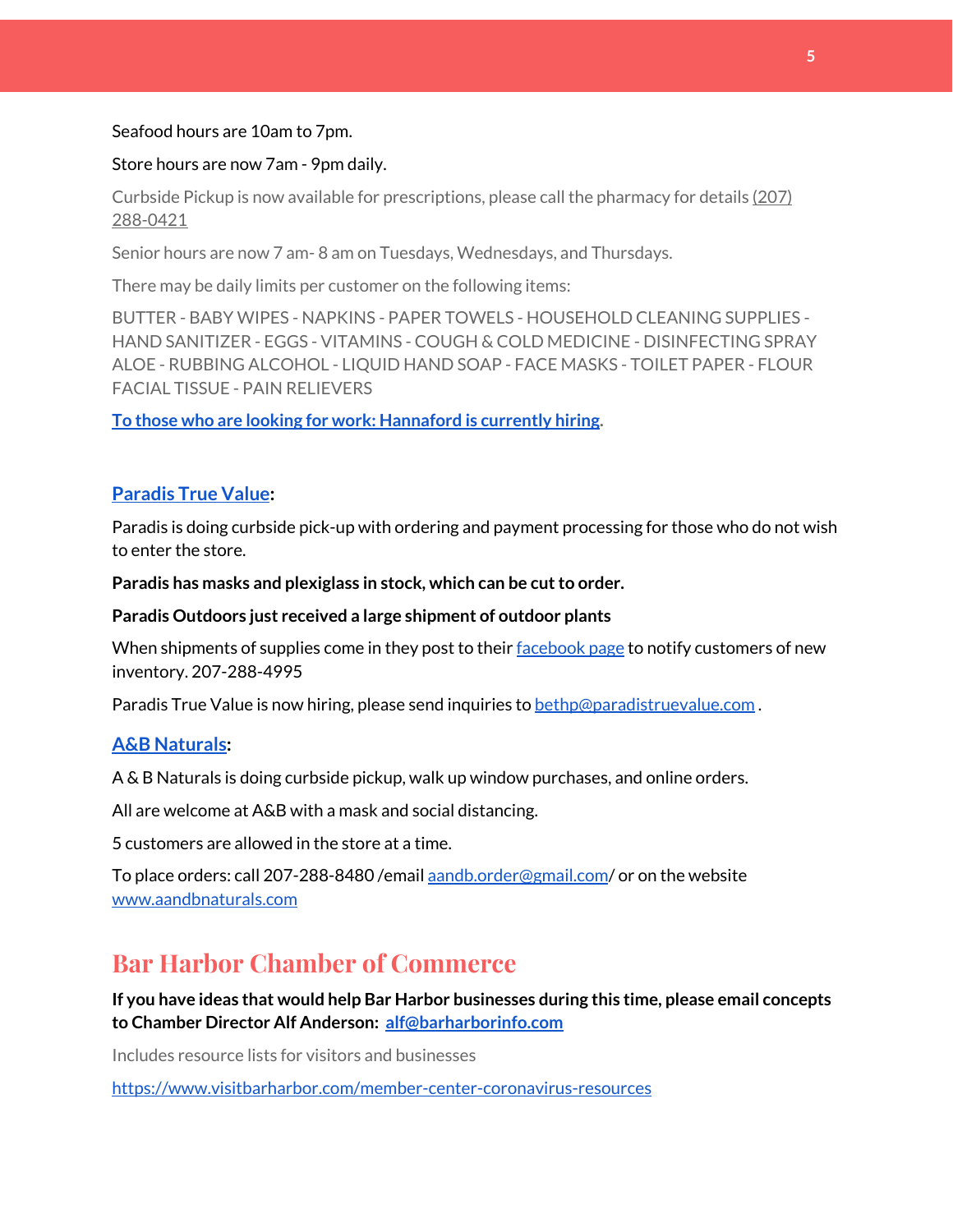# **School Information: Conners Emerson & MDI High School**

#### **SCHOOL LUNCH :**

#### **MDI High School**

#### **GRADUATION: Sunday, June 7th at 2:00 pm**

**● MDI High School will host its Graduation Ceremony in the gym parking lot at the High School followed by a parade through the communities in which our graduates live. Parade plans to come.**

#### MDIHS Food [Program](http://www.createsurvey.com/c/83380-7yUuuZ/) Option



Any MDI High School student who resides in the town of Bar Harbor, Mount Desert, Tremont, Trenton or Southwest Harbor will have the opportunity to pick up a bag breakfast/lunch. Each bag can be picked up at your town's elementary school (Town of BH @ Conners Emerson, Town of Mount Desert @ MDES, Town of Tremont @ Tremont Elementary Town of Trenton @ Trenton Elementary and Town of SWH @ Pemetic). These meals are

available free to any MDIHS student regardless of your lunch status. Students in Hancock or Lamoine --please contact your elementary school for meal options.

<sup>99</sup> Complete this [survey](http://www.createsurvey.com/c/83380-7yUuuZ/) by Thursday each week to reserve meals for the following week.

#### **Conners-Emerson School**

This is for students living in Bar Harbor and the surrounding villages. Food will be picked up Monday and Thursday 11:30 to 12:30 in front of the Emerson Library

<http://www.mdirss.org/>

Latest email update from [Principal](https://docs.google.com/document/d/1OKDsYNtOgV0FI9xAcXwQvenOKLV0S2vBg1o5jtu5CrE/edit?usp=sharing) Haney MDI High School - Graduation Plans **Latest email update from Conners [Emerson](https://docs.google.com/document/d/1v3pgkG6Q-9S3gisuUIj4etPVDwgBKl4P00JBkvZr-kk/edit?usp=sharing) School - Havana has changed food schedule Latest email update from [Superintendent](https://docs.google.com/document/d/1fzeCbc8gpTSKmUaDoQH1Avx5PVl-h0reFphXrT1eUNA/edit?usp=sharing) Marc Gousse - Summer and Fall Planning**

# **Mental Health**

[National Alliance on Mental Illness Maine](https://www.namimaine.org/) [Maine DHHS - Hotlines/Crisis Numbers](https://www.maine.gov/dhhs/hotlines.shtml) Crisis [Services](https://www.sweetser.org/programs-services/services-for-adults/crisis-services/)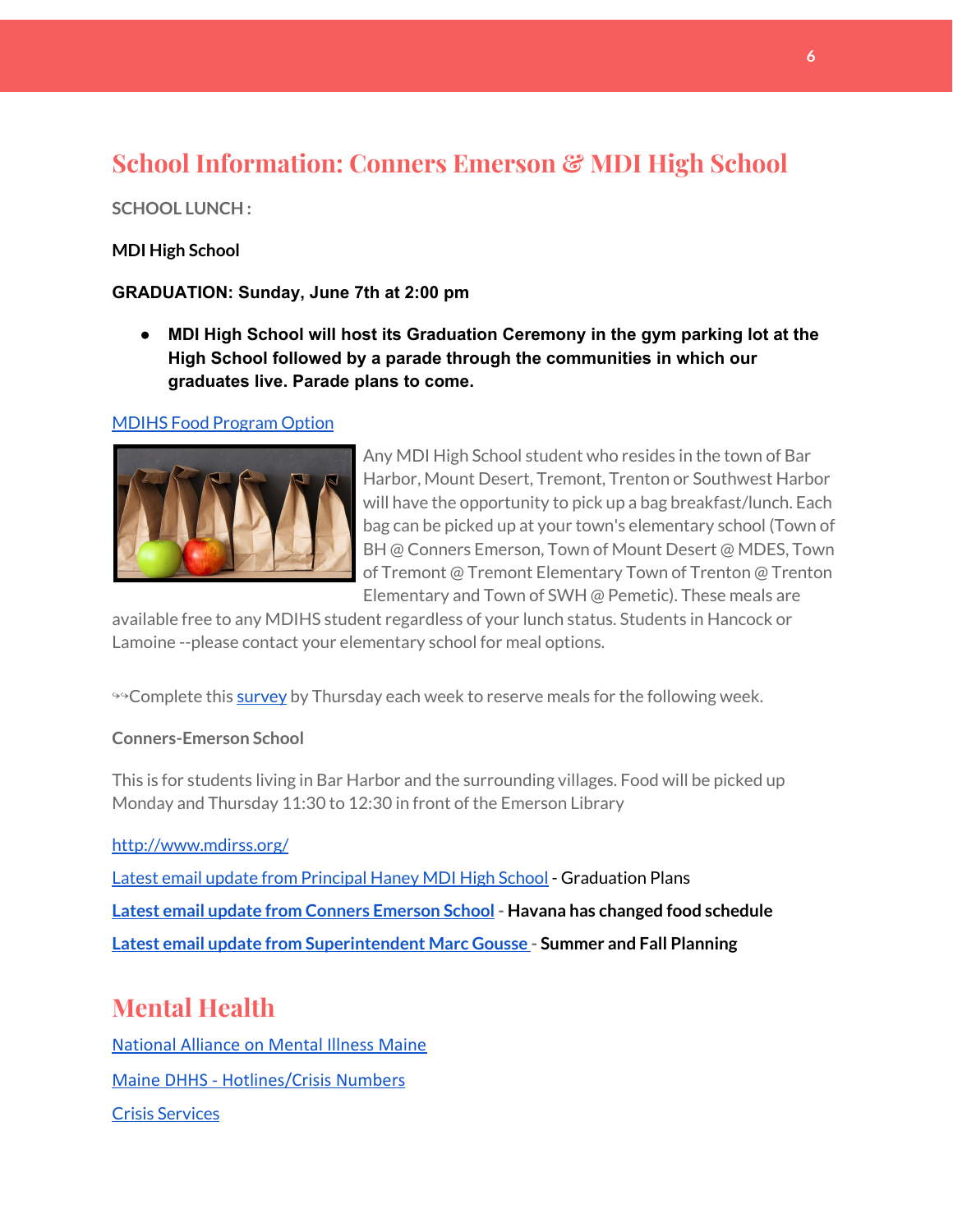# **Acadia National Park**

**See latest alert from ANP** : Delay of Opening

## **Land & Garden Preserve**

Little Long Pond and all the Preserve's natural lands remain open. Visitors to the Preserve are encouraged to follow disinfecting and distancing protocols.

Beginning the week of April 20, 2020 the Natural Lands team will begin an erosion control project along the southeastern side of Little Long Pond. The lower carriage road leading to the Boathouse will be seeded and closed to visitors for the next six weeks. Please do not go beyond any fencing and signage to allow new grass the necessary time for proper germination.

The gardens remain closed and locked, and will reopen when it is safe to do so.

More info on our website: <https://www.gardenpreserve.org/>

# **Community Resources**

#### **Healthy Acadia [Newsletter](https://mailchi.mp/healthyacadia.org/may18_2020) 5/18/20**

Open Table MDI – Building [Community,](https://www.opentablemdi.org/) One Meal at a Time is delivering meals twice a week, free of charge, to anyone who requests them (MDI wide), as well as once a week curbside pick up. They are donation based and the food is healthy and tasty.

Jesup [Memorial](https://jesuplibrary.org/) Library educational resources

Mount Desert 365 Resource [Spreadsheet](https://docs.google.com/spreadsheets/d/1okAx6HSsgXZY9CGH07Dzi6rqe7a6m4dLCPKot2Li7Ek/edit?usp=sharing) is a resource list for all of MDI

Project Open: A community [spreadsheet](https://docs.google.com/spreadsheets/d/1dBicBiBXGzzWEFd9oqL7EBDbFWjDCPl6SSMea_Kt4pc/htmlview#) letting residents and visitors know what island [businesses](https://docs.google.com/spreadsheets/d/1dBicBiBXGzzWEFd9oqL7EBDbFWjDCPl6SSMea_Kt4pc/htmlview#) are open

Mount Desert Island [Community](https://www.mdicr.org/) Response is a resource list for all of MDI

Bar [Harbor](https://www.barharborfoodpantry.org/) Food Pantry

Help Request to MDI [Community](https://docs.google.com/forms/d/e/1FAIpQLSeZfu0tCcthHc9oL7tPomVRdniYiE7nbT_kkK9iCSRgqDhOvQ/viewform) Helpers

**Ways to Help**

MDI [Nonprofit](https://sites.google.com/mdina.org/public/sos-mdi?authuser=0) Alliance : Share Our Stimulus : share stimulus money with local nonprofits.

MDI [Community](https://docs.google.com/forms/d/e/1FAIpQLSe_CJUFdVvwJkmymWRqUeK8bx3m7n4uSOuUPYHqXSAyH2DBoQ/viewform?fbclid=IwAR25hjnWGhnMP0lOWMcBPRBumhtQCJGZO4hlk-T-VjNGZljL1kVX5pWrL6U) Helpers

Island [Connections](http://islconnections.org/contact-us/)